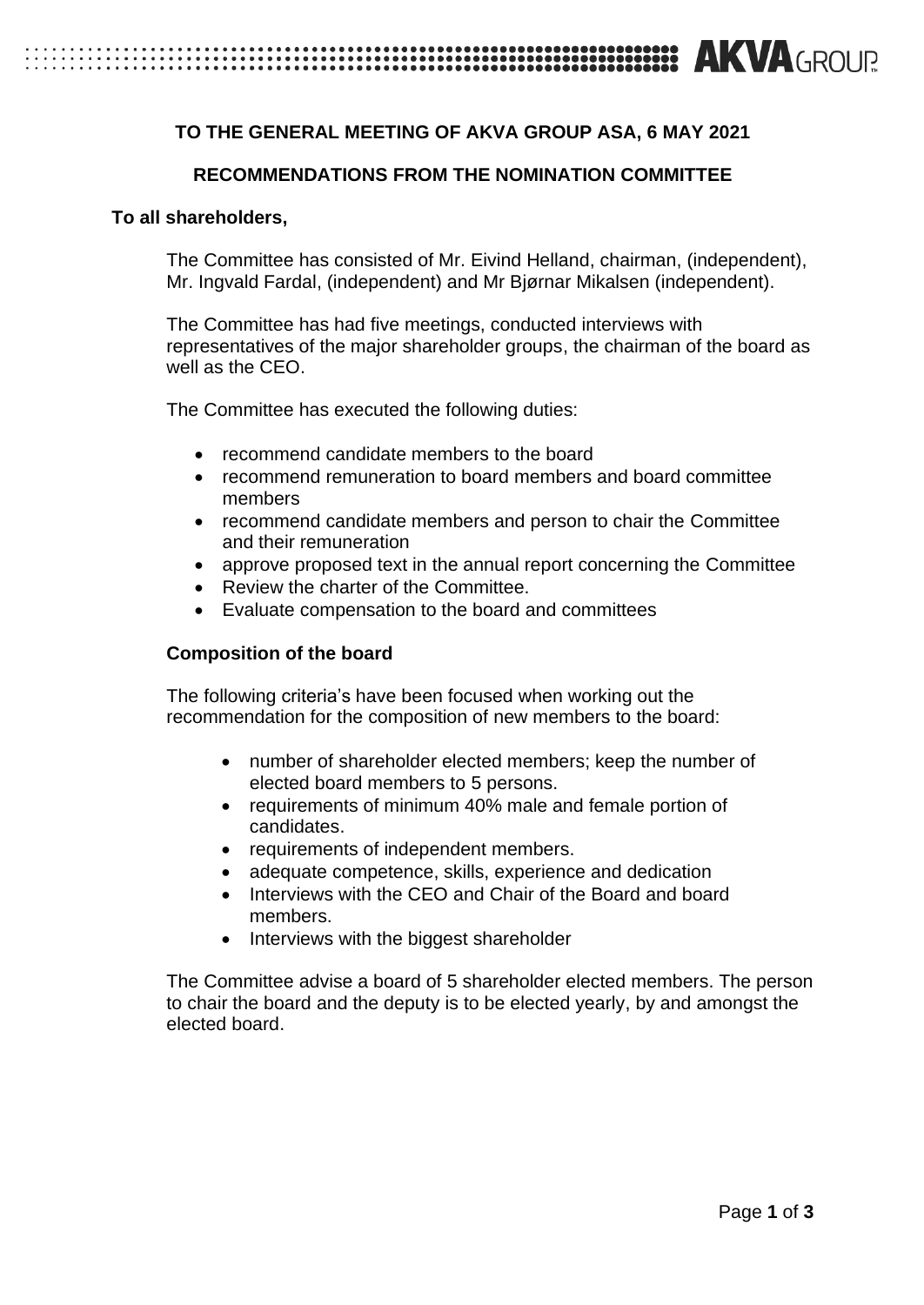

The Committee's recommendation for board composition is as follows:

- Mr. Hans Kristian Mong (elected to 2022 as board member)
- Mr Frode Teigen (elected to 2022 as bord member)
- Ms. Kristin Reitan Husebø (elected to 2022 as board member)
- Ms Heidi Nag Flikka (elected to 2022 as board member)
- Mr. Tore Rasmussen (elected to 2022 as board member)

Mr Mong is CEO of Egersund Group as, one of AKVA group's major shareholders. He has an extensive career from several positions and companies to the fishing and fish farming industry.

Mr Teigen is a major shareholder in Egersund Group. Mr Teigen has a career as an investor, also from emerging markets.

Ms Reitan Husebø is Director Framework and Governance at Norwegian Petroleum Directorate. Previously Kristin Reitan Husebø had director positions at Greater Stavanger, Mercuri Urval, Stavanger Aftenblad and Precubator TTO and member/director of board in numerous companies. Ms Reitan Husebø obtained a Master of Management from the Norwegian School of Economics and Business Administration.

Ms Nag Flikka is CEO of Flekkefjord Sparebank. Previously, she had among others held the position as CFO in Fjord Line and Finance director and Managing director for companies within the offshore division in AF Gruppen ASA. Heidi Nag Flikka has experience as board member from several companies such as Fjord Line, Andøya Space, Presserv Group, Sandnes Sparebank and Sparebank1 SR- Finans. Nag Flikka has a master's degree in audit and accounting from the Norwegian School of Economics and Business Administration

Mr. Rasmussen is since 1993 the CEO and a major owner of NorDan Gruppen AS, one of the leading window and door suppliers in Europe. His education is within economics and business administration from NHH in Bergen and Tuck School at Dartmouth College in the USA. Over the years Mr. Rasmussen has held numerous board positions in other companies and trade associations.

The Committee has examined the skills and competence represented in the board and with each candidate.